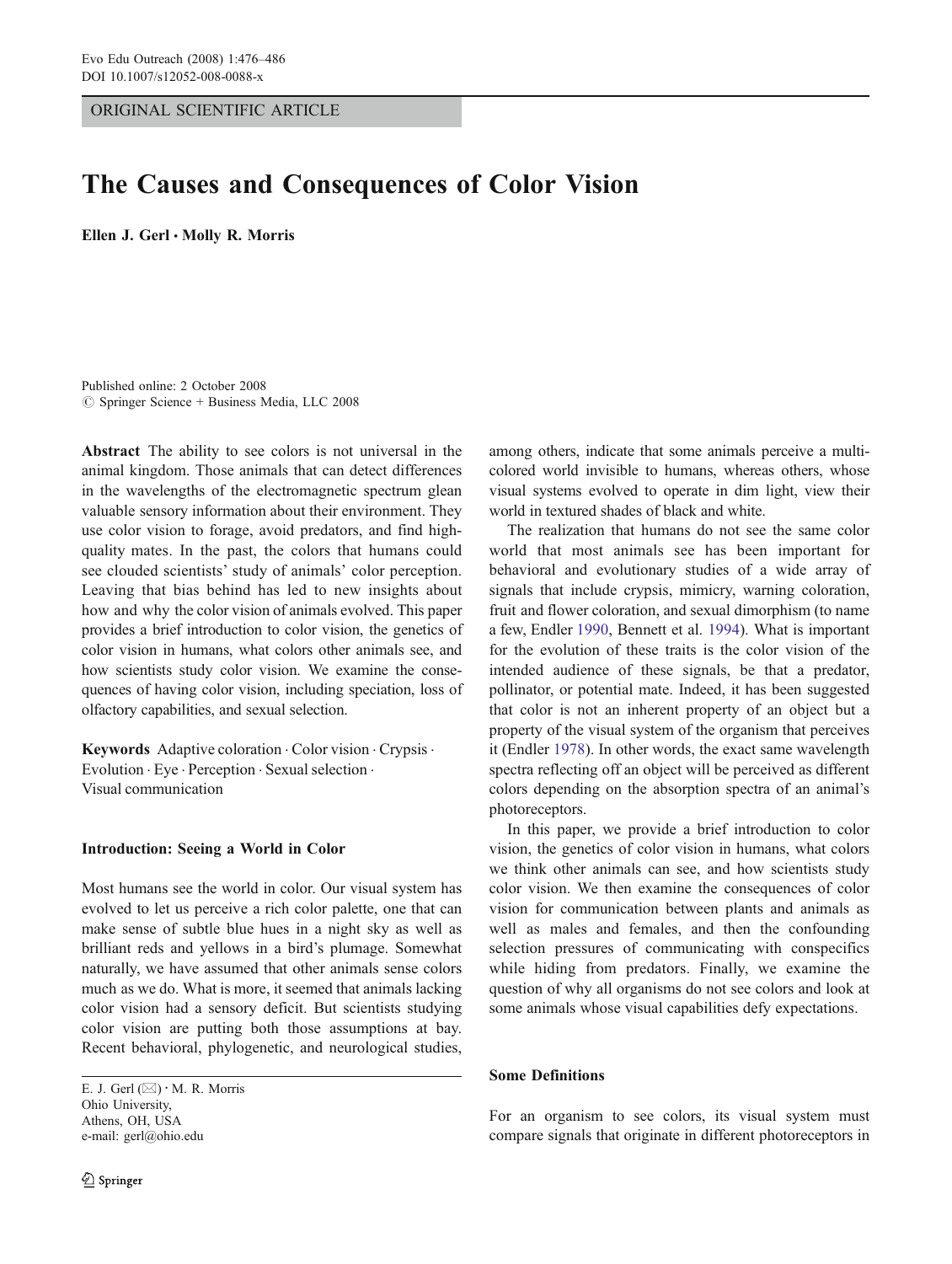<span id="page-1-0"></span>the retina. In Eye, Brain and Vision, researcher David Hubel calls the human retina an amazing structure: "It translates light into nerve signals, allows us to see under conditions that range from starlight to sunlight, discriminates wavelength so that we can see colors, and provides a precision sufficient for us to detect a human hair or speck of dust a few yards away" (Hubel [1988\)](#page-9-0). To understand how the retina extracts visual information from the environment, it is helpful first to understand some basic terms.

The retina records and compares light intensities using two basic kinds of photoreceptors: rods and cones. Rods allow for vision in dim light and have only one photopigment, whereas cones are responsible for color perception and have more than one class of photopigments. The genes crucial to production of the photopigments in cones and rods are called opsins (see side article, "Genetics of Human Color Vision").

Trichromacy, the variety of color vision found today in most Old World primates including humans, describes vision based on three classes of cone photoreceptors—in short, the ability to discern reds, greens, and blues. Dichromatic vision, then, relies on data from only two classes of cones. A higher percentage of human males than females are considered functional dichromats, which still allows for color discrimination (Fig. 1a); however, their color deficiency is commonly called color blindness. In the most common form of dichromacy in humans, individuals cannot differentiate between reds and greens (Hubel [1988](#page-9-0)). When only one class of cones is functioning, the organism

**a Inheritance of Color Blindness in Men and Women** 

| <b>Sex</b>    | <b>Color Blind</b> | <b>Normal Vision</b> |
|---------------|--------------------|----------------------|
| Male          | $X^oY$             | $X^+Y$               |
| <b>Female</b> | $X^oX^o$           | $X^+X^+$ $X^+X^0$    |

**b Inheritance of LWS alleles in Men and Women**

| Sex    | <b>Tetrachromatic Vision</b> | <b>Trichromatic Vision</b> |
|--------|------------------------------|----------------------------|
| Male   |                              | $X^+Y - X^+Y$              |
| Female | $X^{++}X^+$                  | $X^+X^+$ $X^{++}X^{++}$    |

Fig. 1 Schematic of the genetic basis of color vision in humans: a Color blindness is a recessive sex-linked trait found on the X chromosome. Sex-linked genes located on X chromosome: plus sign normal vision (dominant), o color blindness (recessive); b Sex-linked genes located on X chromosome: single plus sign LWS allele SER (557 nm), double plus sign LWS allele ALA (552 nm). The difference in the absorption frequency between the SER and ALA alleles allows females with both alleles (heterozygotes) to see more colors than males and females with trichromatic color vision (Deeb and Motulsky [1996](#page-9-0))

has monochromatic vision; since color vision depends on a comparison of signals, this type of vision does not allow for color perception.

The physiological and genetic makeup of various animals' retinas varies widely—the types of photoreceptors present and ratio of cones to rods are just two examples and thus, not surprisingly, their visual capabilities show great diversity.

### What Colors do Animals See?

Many differences exist between what humans and other animals can see. Some animals, among them frogs, fish, some rodents, and many marsupials, can see ultraviolet (for reviews see Bennett et al. [1994](#page-9-0)). However, the differences between what humans see and what other animals see are likely to go well beyond our inability to see ultraviolet.

Research suggests that birds may have the most sophisticated visual system of any vertebrate. They likely see hues that we cannot imagine. Many birds have five classes of cones, and some species of birds see ultraviolet. In addition, a bird's visual system includes oil droplets thought to act as filters of light entering individual cones (Bennett et al. [1994\)](#page-9-0). Scientists do not know how this increased dimensionality enhances the colors that birds perceive. Many reptiles have color vision, and researchers have learned that diurnal lizards have four types of cones and colored oil droplets, suggesting they probably have tetrachromatic color vision (reviewed by Roth and Kelber [2004](#page-10-0)).

Old World monkeys, apes, and humans all enjoy trichromatic color vision (Jacobs [1993](#page-9-0)), but most terrestrial mammals are cone dichromats, and like the small percentage of humans with dichromatic vision, they likely can distinguish only a limited number of colors (Peichl et al. [2001](#page-9-0); reviewed by Jacobs [1993](#page-9-0)). Of the ungulates studied to date, such as horses, pigs, goats, cows, sheep, and deer, all have the photopigment basis for dichromatic color vision (Carroll et al. [2001\)](#page-9-0). Similarly, researchers studying the color vision of dogs have confirmed they are dichromats. In addition, they have found that the cones present in the central area of a dog's retina are low in number, probably representing less than 10% of the total photoreceptors present. Interestingly, the same area of the human retina consists predominately of cones. Presumably, the canine visual system's greater reliance on rod photoreceptors allows a dog to function well in dim light, making it a more effective predator in its ecological niche (Neitz et al. [1989](#page-9-0); Miller and Murphy [1995\)](#page-9-0).

Even among humans, men and women may perceive colors differently. For instance, using genetic analysis and behavioral tests, researchers at the University of California San Diego explored gender-linked differences in color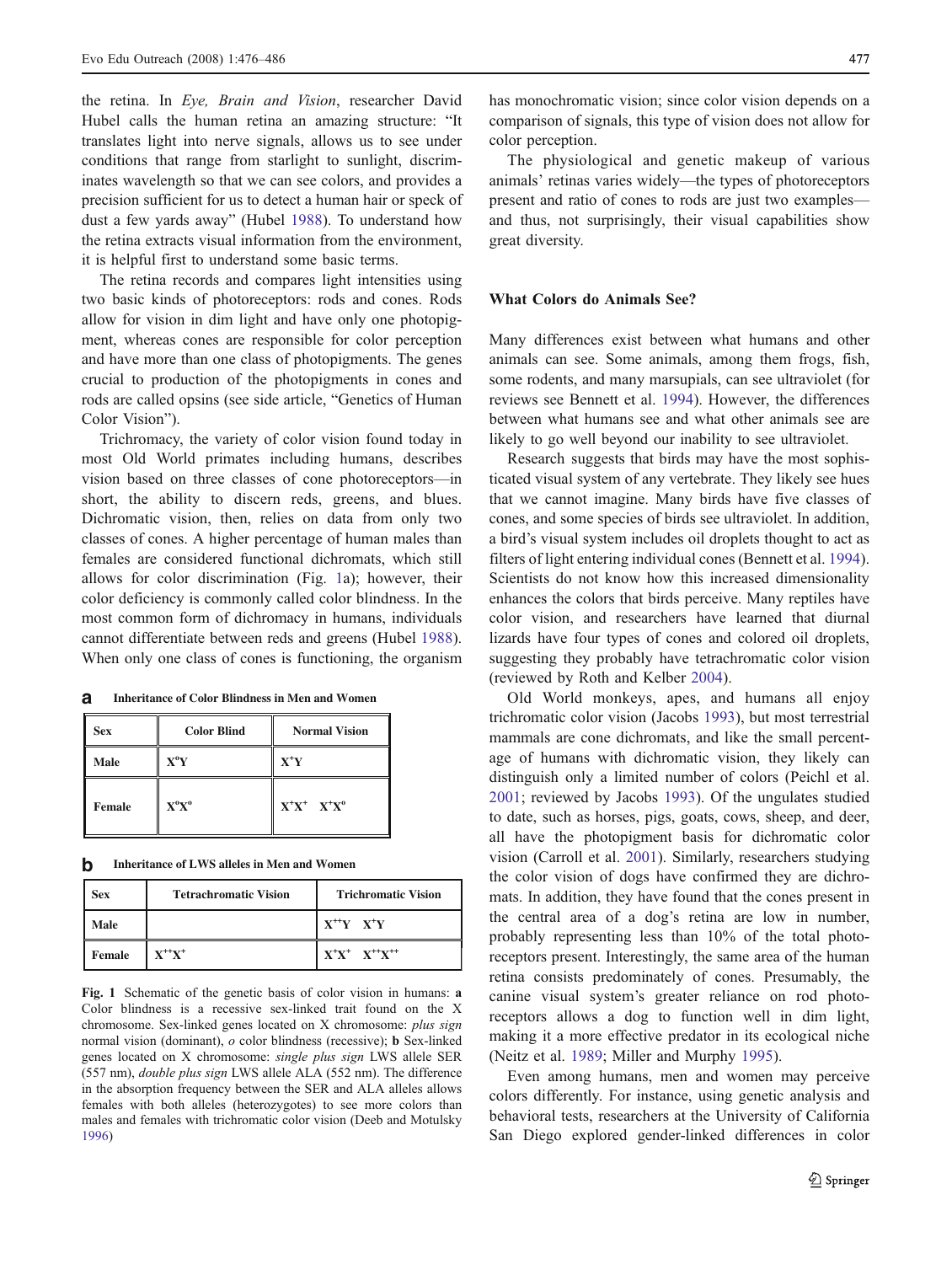perception, in particular, the sensory experience of women who have an extra photopigment in their retinas. Some estimates suggest four-photopigment females represent up to 50% of the female population; 8% of males are presumed to have four-photopigment retinas (Neitz et al. [1998](#page-9-0)). Their study suggested that women with four-photopigment retinas perceived more chromatic bands in the typical rainbow spectrum than either men or women with trichromatic retinas (Jameson et al. [2001](#page-9-0)).

Other scientists' work on the genes involved in human color vision suggests that even among those of us who can discriminate red colors, we may be perceiving different reds. Researcher Samir Deeb and colleagues at the University of Washington have been studying how the genetic makeup of an individual's retina affects color perception. In one study, they learned that approximately 40% of men with normal color vision had the amino acid alanine in their red pigment, whereas 60% had a different amino acid, serine, at the same spot (Winderickz et al. [1992](#page-10-0), Fig. [1](#page-1-0)b). The pigment with serine is shifted to red, the one with alanine to green, explained Deeb in a phone interview. "It's not a big shift but still really quite exciting," he said. "It affects not only normal color vision, but also the severity of abnormal color vision."

# How Scientists Study Color Vision in Different **Organisms**

Humans' perception of color has shaped how scientists have studied color vision, leading to some misconceptions concerning why and how color vision evolved (Endler [1990](#page-9-0); Bennett et al. [1994\)](#page-9-0). The differences between the color vision of humans and the animals that the color patterns are directed toward could mean the difference between assuming an animal that is "brightly" colored is conspicuous, possibly attempting to attract a mate, and that the colors function as camouflage (Marshall [2000](#page-9-0)). Information gleaned from genetic studies is helping us rethink other assumptions about how animals perceive color. In the past, much of the psychological literature attributed differences between how women and men process color information to environmental factors; for instance, young girls' ability to identify primary colors by name better than young boys was explained by their greater verbal ability and interest in colors. But recent opsin gene analyses show that many females possess more than three photoreceptor pigments, indicating that there may be a genetic explanation for gender-based color perception differences (Jameson et al. [2001,](#page-9-0) See Fig. [1b](#page-1-0)) As new techniques and methods of examining colors and color vision are developed that do not rely on human color vision, we learn more about the diversity of colors and color vision across animals. Indeed, we have used these methods to learn more about color vision within humans as well (see above).

The measurement of colors independently of human vision has recently become practical with the use of spectoradiometers. While these devices can make measurements of the physical properties of colors, even the way in which the data is scored can introduce human bias if the measurements are then converted into color codes based on human perception. Scores that are independent of our perception of colors have been developed (see Endler [1990](#page-9-0)) and make it possible to examine the ability of animals with color vision perception very different from ours. But how do scientists determine the differences between spectra other animals can perceive? Behavioral studies, one of the most reliable methods scientists use to determine what colors an animal can see, do not require complex molecular techniques or sophisticated machines. In the early 1900s, Karl von Frisch, an Austrian naturalist and winner of the Nobel Prize, questioned the commonly held assumption that fish were color-blind. One of his main opponents was Karl von Hess, the director of Munich Eye Clinic, who primarily disagreed with von Frisch's reasoning that natural selection would act on the senses of animals. Von Frish was able to demonstrate that fish could indeed perceive colors by training minnows to respond to colored objects. Today, scientists still use behavioral color discrimination experiments to determine what colors animals can see. To study the color vision of nocturnal geckos, for instance, researchers trained the geckos to choose between two cues, blue and grey stimuli, rewarding them with untreated "tasty" crickets or negatively reinforcing choices with treated "untasty" crickets (Roth and Kelber [2004](#page-10-0)).

Not all organisms lend themselves to behavioral studies. Another method to examine the potential for color vision employs molecular genetic analyses to determine what opsin genes an organism possesses. Genes that code for the different retinal photopigments sensitive to particular wavelengths of light can be detected with DNA sequencing. Therefore, it is possible to determine with a small piece of tissue if an animal possesses the genes necessary to make the photopigments to detect different colors. This method helps us learn about animals difficult to study in the wild, like the endangered aye-aye. Researchers who were able to obtain DNA samples of eight aye-ayes available at a few international research institutions gained a better understanding of how this nocturnal primate retained some color vision (Perry et al. [2007\)](#page-9-0).

It is important to note, however, that having a gene for a particular protein does not necessarily mean that the information in that gene is used to actually make that protein. In other words, not all genes that an organism has are expressed all the time, or in some cases ever. Some genes are only expressed during development, and others are not expressed unless there is another gene or a particular environment present. Therefore, a third method to determine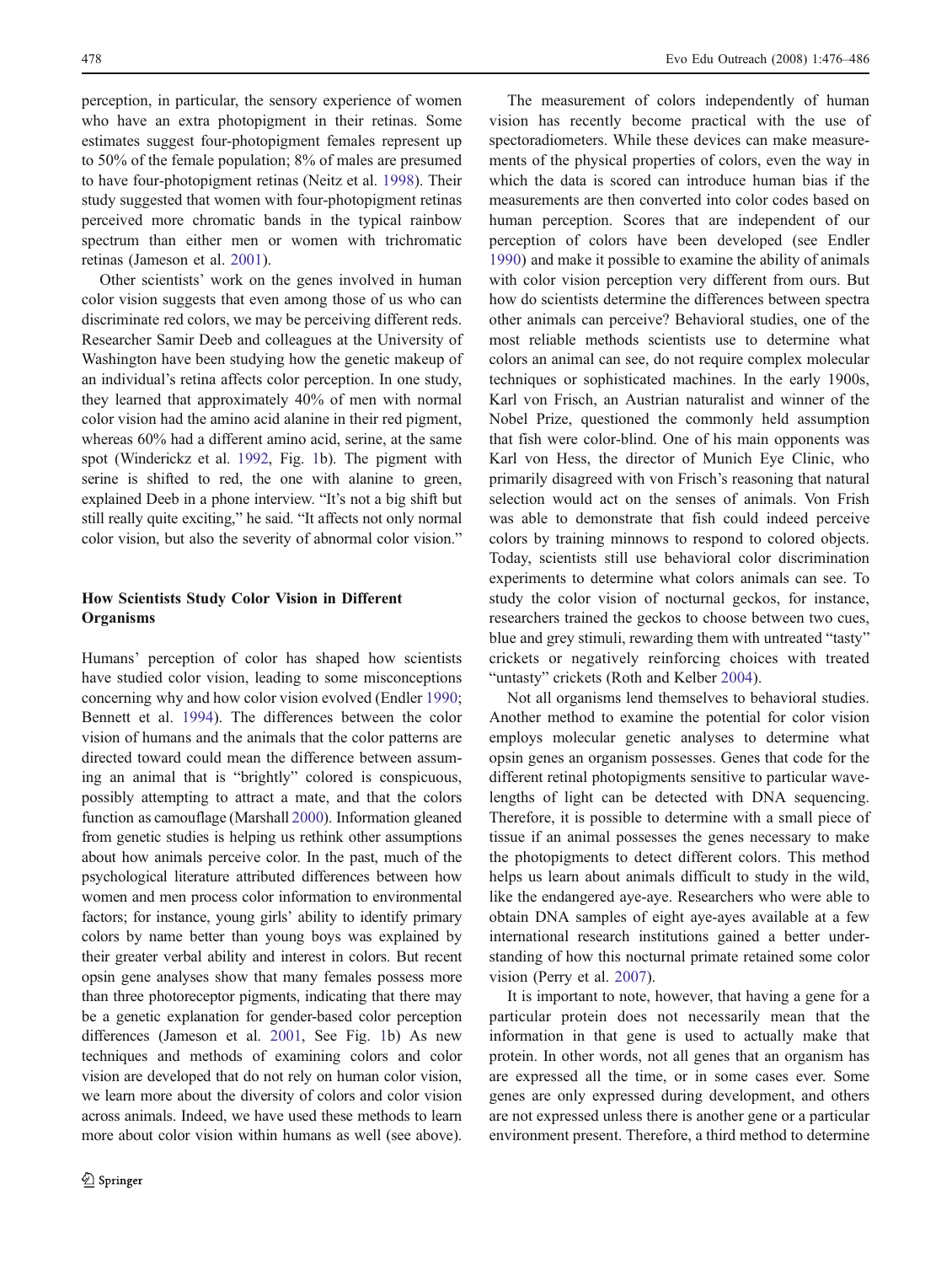color perception of an animal involves postmortem analyses to see if the photopigments necessary to detect certain colors are present in their retinas. This may seem like the ultimate method to answer the question "what colors do animals see?" but it is not. While the number and spectral sensitivities of the photopigments usually give scientists a pretty good idea of what colors an animal can detect, behavioral experiments have shown that this is not always the case. The butterfly Vanessa atalanta has three photopigments but was unable to discriminate colors in the long wavelength range, while Heliconius erato, a butterfly that also has three photopigments, was able to discriminate colors in the long wavelength range (Zaccardi et al. [2006](#page-10-0)). In the case of these butterflies, the answer to this discrepancy appears to be molecules other than opsins found in the retina cells that can filter light and modify spectral sensitivity. However, it is also possible that the neurological processing of the information provided by the eyes may differ across organisms. Indeed, one study shows that the mammalian brain is flexible enough to readily make use of information from opsin proteins (Jacobs et al. [2007\)](#page-9-0). Jacobs and his research colleagues genetically engineered mice to have an additional, slightly different long-wavelength-sensitive (L) pigment; through behavioral tests, they discovered the mice could immediately distinguish a broader spectrum of colors. Therefore, it is important to remember that evidence for color vision is likely best derived from a combination of studies, including molecular, physiological, and behavioral.

Finally, our understanding of the evolution of color vision has benefited greatly from the use of comparative phylogenetic studies. These studies can use the evolutionary relationships among different organisms (represented in phylogenetic trees) to examine the evolution of color vision in relation to the context in which it may have evolved. Even though it is possible to determine how color vision benefits an organism in the present, current function does not necessarily tell us when or in what context color vision initially evolved (Gould and Vrba [1982;](#page-9-0) Greene [1986](#page-9-0); Baum and Larson [1991](#page-9-0)). Determining the performance advantage that initially selected for color vision requires evidence of phylogenetic congruence between the origin of color vision and the performance advantage (Greene [1986](#page-9-0)). So, for example, a comparative phylogenetic study was used to determine if primates evolved trichromatic color vision as a means of finding red fruits among the green foliage or to find high-quality mates (see Fig. [3](#page-5-0)).

## The Consequences of Color Vision

Color vision provides organisms with important sensory information about their environment. For instance, the ability to distinguish colors allows organisms to detect and recognize two very important objects—food and mates. What colors animals can detect will influence their ability to forage and hunt, avoid predators, and select quality mates. Here we review a few key examples of each of these different consequences of color vision. In addition, as not all of the consequences of color vision are beneficial, we examine the tradeoffs associated with color vision, which could help explain why not all animals have the ability to detect colors.

# Color Vision Improves Foraging

The relationship between insects and flowering plants is one of the classic examples of coevolution. Plants use insects to transfer pollen from plant to plant, thus helping plants with sexual reproduction. Insects are willing intermediaries, as they are rewarded for their behavior with either nectar or pollen. While we may find the bright colors of flowers aesthetically pleasing, we cannot actually see many of the colors flowers emit, as these colors have evolved for receivers with color vision that is not the same as ours. In many cases, the intended receiver is an insect. The color vision of insects allows them to detect important signals produced by flowering plants. So, for example, in at least 74 different families of flowering plants (angiosperms), the flowers undergo dramatic color changes which signal to insects when they have nectar rewards. Researcher Martha Weiss compared the nectar volume, condition of the stigma (female receptacle of the flower), and pollen availability of pre- and postchange flowers and found that prechange flowers offered nectar rewards and were sexually viable, while postchange flowers did not offer nectar, lacked pollen, and appeared nonreceptive (Weiss [1991\)](#page-10-0). Therefore, for an insect visit to benefit the flower, the best time of the visit would be when the flower has pollen and is sexually viable. It appears that plants signal when they are in this stage. What is important from the point of view of the insect is that this is also the time that plants produce the most nectar, and sure enough, Weiss found that insects concentrated their visits on prechange flowers. These results suggest that because the insects can detect color change in the flowers, both the insects and the plants benefit.

Color changes are also used by plants to tell birds and other frugivores when their fruits are ripe and ready to be eaten so the seeds can be dispersed (Wheelwright and Janson [1985](#page-10-0)). In many cases, red is the color of fruit that is ripe (e.g., apples, berries, etc.). Is this an example of "true" interspecific communication that benefits both parties? From the plants' point of view, having animals eat their fruits is a great way of dispersing the seeds found within the fruit. In some cases, if the animal swallows the seeds, the seeds are deposited some distance away from the parent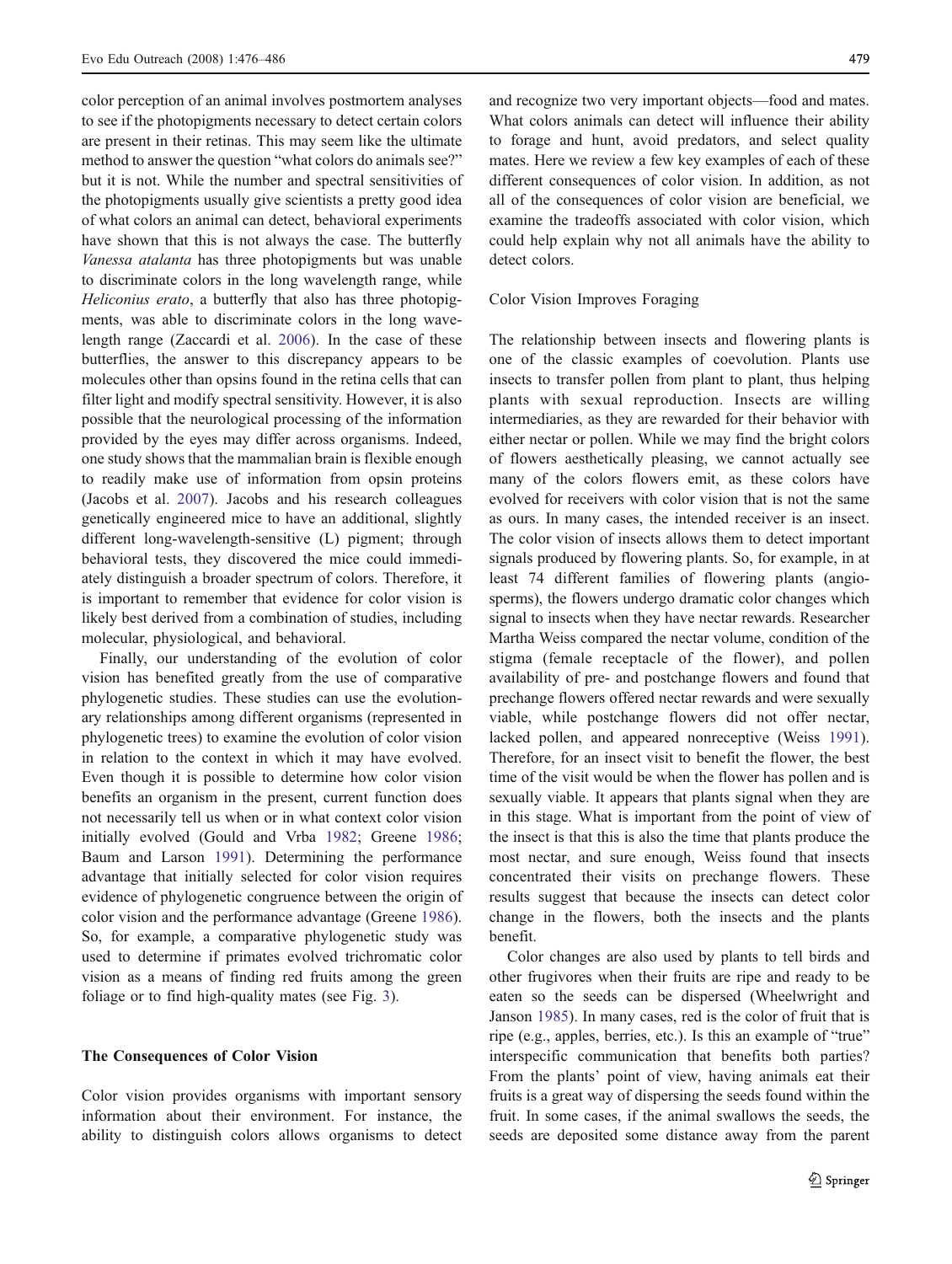along with some "fertilizer" to help the seed grow. The danger for the plant is if the animal eats the fruit too early before the seeds are developed and ready to go out on their own. The color change in fruits coincides with the timing of the development of the seeds and is the signal that the fruit is ready to be eaten. Most plants have evolved a way to be sure that animals pay attention to this signal by keeping the sugars animals want in the form of acids until the fruit is ripe. Therefore, color vision that allows an animal to detect when a fruit is ripe would be clearly beneficial, suggesting that the colors of fruit are a signal in a system involving true communication between plants and animals.

# In What Context did Trichromatic Color Vision Evolve in Primates?

Another advantage to being able to distinguish between the colors red and green (trichromatic color vision) would be to detect red fruits against the background of green foliage. Primates are unique among mammals in that most have trichromatic color vision. It has been hypothesized that being able to detect red fruits against a green background is the reason that trichromatic color vision evolved in primates (reviewed by Surridge et al. [2003\)](#page-10-0). When scientists consider which hues individuals with trichromatic vision can see, they have argued that trichromatic phenotypes are better suited than dichromats at discriminating ripe fruit hues (red, orange, and yellow; Regan et al. [2001;](#page-9-0) although see Riba-Hernandez et al. [2004\)](#page-9-0) and young red leaves (Lucas et al. [1998](#page-9-0)) from nonripe fruits and leaf background. The behavioral evidence, however, is mixed. While some studies have found that primates with trichromatic vision do appear to forage more efficiently, other field studies have not (Dominy et al. [2003](#page-9-0); Dominy [2004](#page-9-0)). Were benefits due to increased foraging efficiency the driving selection behind the initial evolution of trichromatic color vision in primates?

The competing hypothesis is that trichromatic color vision evolved in the context of sexual selection as a means for communication between individuals of the same species. Several studies have noted that primates use red colors for intraspecific signaling (reviewed by Surridge et al. [2003](#page-10-0), Fig. 2). Changizi et al. ([2006](#page-9-0)) suggested that because the color vision in some primates is near-optimal for discriminating skin color modulations, trichromacy was originally selected for the perception of skin color signaling.

Determining the current function of a trait like color vision, however, is not the best way to establish the context in which the trait initially evolved. If being able to see red traits on conspecifics is what drove the evolution of red/ green color vision, then red traits should have evolved at the same time as or earlier than red/green color vision. If trichromatic color vision evolved before red traits, it does



Fig. 2 The red faces on these Japanese macaques (Macaca fuscata), also known as the Snow Monkey, may provide information to potential mates about mate quality. In the rhesus macaque (Macaca mulatta), females prefer the red version of males' faces (Waitt et al. [2003](#page-10-0)). M. fuscata is a terrestrial Old World monkey species native to Japan, shown here relaxing in naturally heated volcanic hot springs. Photo courtesy of Wikipedia

not suggest that it is not important for intraspecific communication, but just that the red traits took advantage of a preexisiting sensory bias to detect red. Mutations that made already red traits like skin more visible and attractive to potential mates would have been passed on more frequently.

Fernandez and Morris ([2007\)](#page-9-0) conducted phylogenetic analyses to test the hypothesis that trichromatic color vision in primates was a preexisting bias, evolving before the red traits used to communicate between conspecifics. They found that red/green color vision was present before the evolution of red traits (see Fig. [3](#page-5-0)). This is interesting because it argues that something other than being able to see red traits drove the evolution of color vision—possibly increased foraging efficiency. But their analyses also suggested that the red traits we see in many primate species evolved to take advantage of the ability of conspecifics to see the color red. In other words, red/green color vision was a preexisting sensory bias that male or female primates could have taken advantage of, thereby enticing potential mating partners to pay attention to them.

Not surprisingly, researchers have been interested in this bias for the color red in humans. One study has shown that across a range of sports, wearing red was consistently associated with a higher probability of winning (Hill and Barton [2005\)](#page-9-0). Like many nonhuman species, it seems that humans use color to signal competitive advantage. This response was shown to be sex specific and suggests that men may associate red with aggression or dominance, similar to what is known for males in other species (Ioan et al. [2007\)](#page-9-0).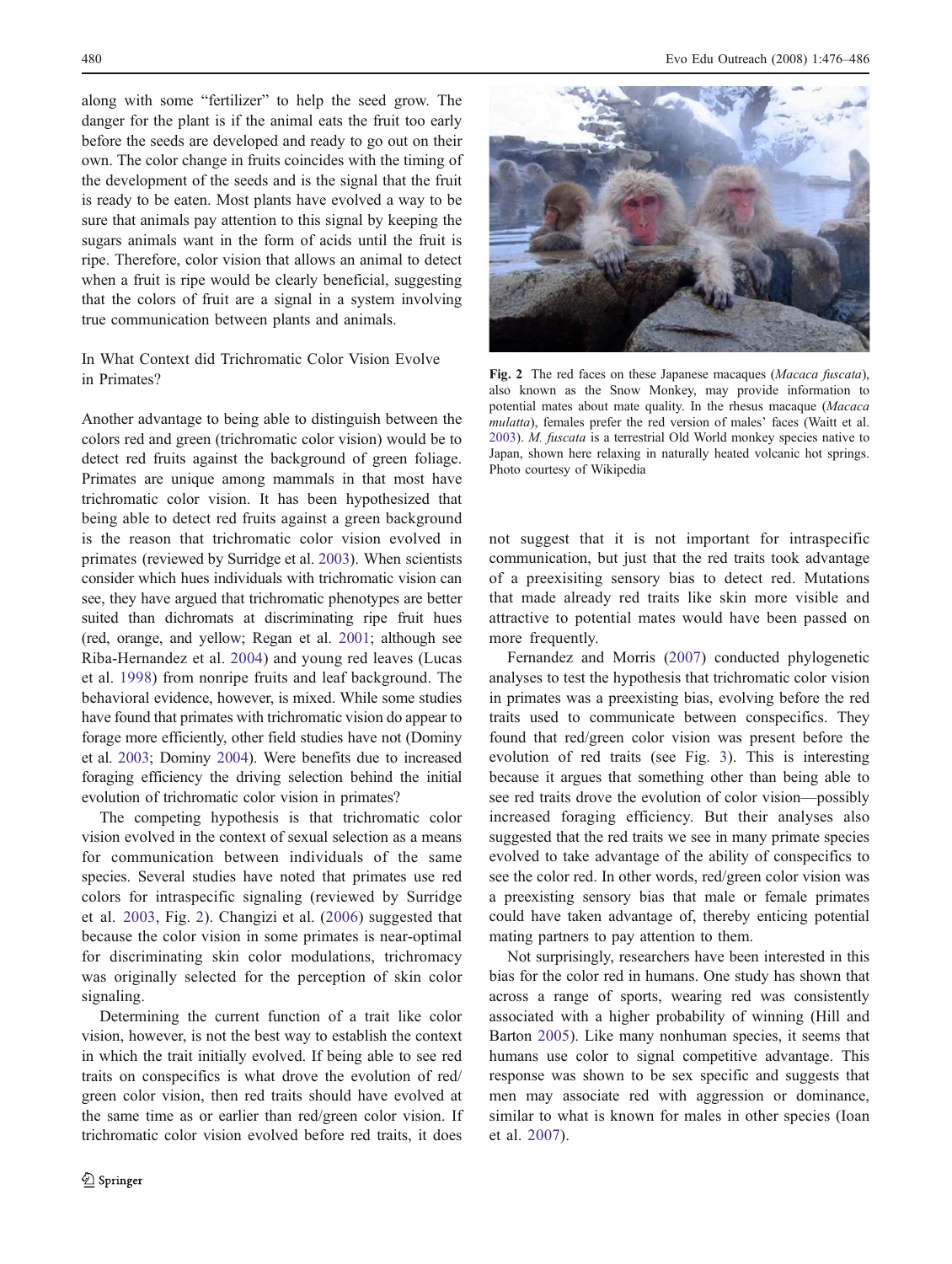<span id="page-5-0"></span>Fig. 3 Ancestral State Reconstruction using maximum likelihood and the stored MK1 model (i.e., equal likelihood) implemented in Mesquite. Areas of pies indicate relative support for ancestral states. a) color vision; trichromatic color vision, indicated in black, was present at Node 2 before the evolution of b) red skin, indicated in black, and red pelage (not shown). Pie charts with asterisks indicate significant support for ancestral state reconstruction at that node. Fernandez and Morris (2007) © 2007 American Naturalist



### Color Vision and Sexual Selection in Bowerbirds

Colors as well as the specific patterns of different colors play a significant role in many animals' ability to find highquality mates of the right species. Sexual selection is a powerful evolutionary component of natural selection that provides some individuals with more mates than others due to either mate preference or competition for access to mates. John Endler et al. [\(2005](#page-9-0)) examined the evolution of colored plumage in bowerbirds. One of the interesting aspects of these Australian birds is that the males of some species also collect colored items to decorate their bowers (structures males build with sticks and grass as arenas for courting females) as a method of attracting females (Borgia [1997](#page-9-0); Frith and Frith [2004\)](#page-9-0). Females gain information about species identity and male quality by assessing the colors of a male's plumage and the colors of the items he placed in front of his bower (Frith and Frith [2004\)](#page-9-0). Endler's study demonstrated how color pattern evolution is at least partially predictable based on the visual systems of these birds, as well as the different types of information encoded in the color patterns. By examining plumage dimorphism (difference between males and females), conspicuousness of plumage in relation to the visual background, and the use

of colored objects in the bower in a phylogenetic context, Endler et al. ([2005\)](#page-9-0) found that the degree to which a species was sexually dimorphic both increased and decreased over evolutionary time in parallel with conspicuousness of their plumage and bower structure against the background. However, the conspicuousness of the colored ornaments added to the bowers always increased, suggesting that while there is sometimes a cost to having conspicuous plumage, possibly due to predation, having a bower that is conspicuous is not costly to the same extent.

## Color Vision and Sexual Selection in Cichlids

When females from the same population have different mating preferences for a variable male trait, it is possible that sexual selection could facilitate speciation or the formation of two species from one. It has been hypothesized that sexual selection could be responsible for the large number of cichlid fish species that live in Lake Victoria in Africa. The difference in the nuptial colors of the males, or the colors they use to attract females of the right species during the breeding season, is tightly correlated with the wavelengths of the photopigments in the eyes of the females that allow them to see the colors of the males from their species.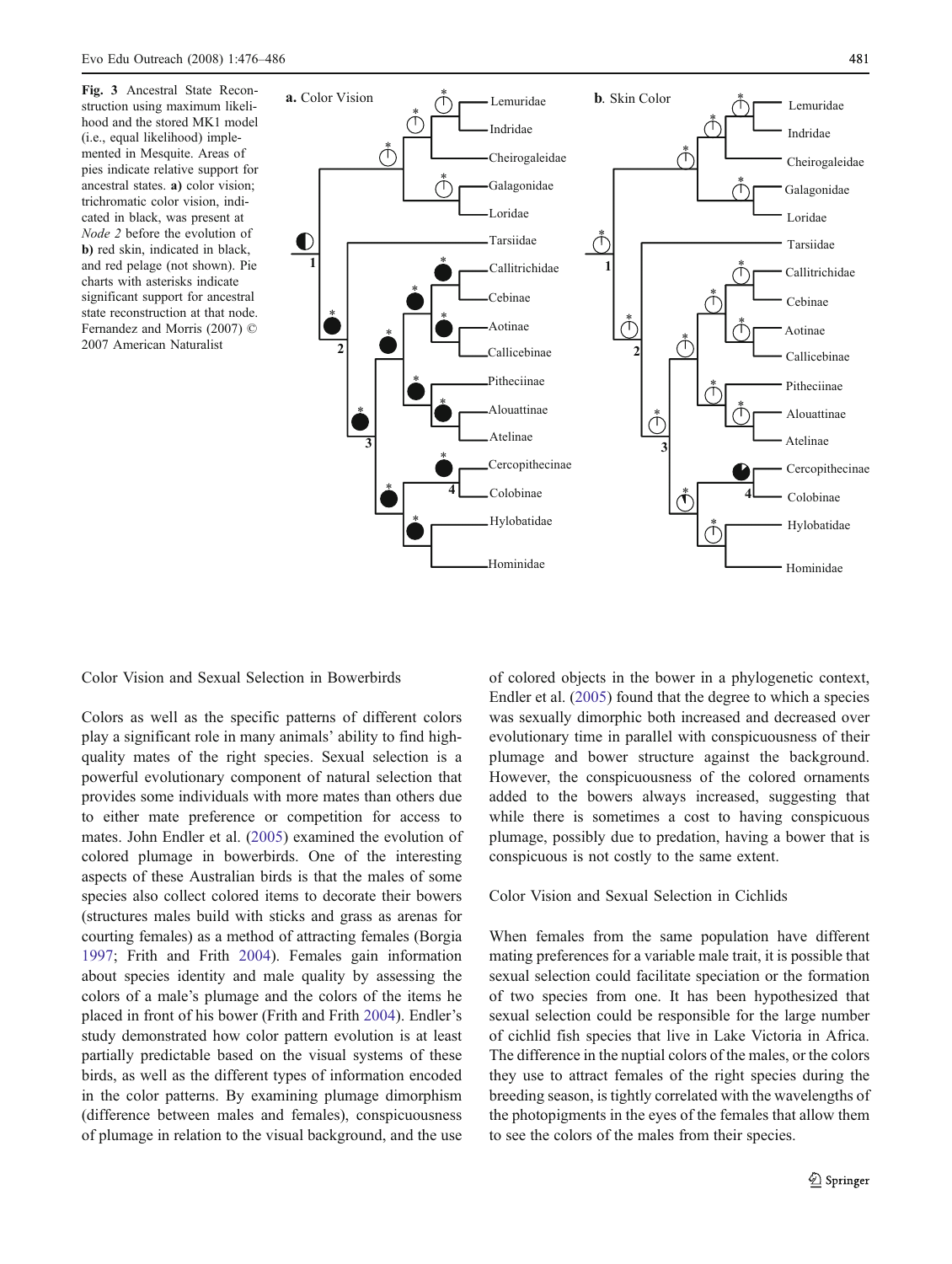More than 500 species of cichlids are found in this large freshwater lake, and they exhibit some very interesting evolutionary patterns (Meyer [1993](#page-9-0)). First, it appears that the species' flock evolved from one or a few ancestral species over a rather short period of time (less than 16,500 years). Second, while there are a diverse number of morphologies found across these species that allow the fish to feed on different types of foods, the species that are most closely related have the same morphologies but very different male nuptial colorations. Male cichlids exhibit very vivid colors during the mating season (their nuptial colors) that are specific to a given species and are likely to serve as signals to help females identify mates of the right species. It turns out that photopigments can be very different in different species, suggesting that the eyes of individuals of the different species are specifically "tuned" to see the nuptial colors of the males from their species (Carleton et al. [2005](#page-9-0)). Behavioral studies that examine female mating preferences have shown that when you mask the color differences between males in the laboratory by using monochromatic light, the females show no preference between their own males and those of a closely related species (Mann et al. [2004](#page-9-0)). However, if you give the females the same choice with normal light where the different colors between the males can be detected, they prefer their own males over heterospecies.

Whereas the above data suggests a role for sexual selection in producing the large number of species of cichlids in Lake Victoria, Ole Seehausen and colleagues wanted to test this idea further (Terai et al. [2006\)](#page-10-0). They wanted to see if they could find a population of cichlid fishes where they could detect the initial variation in female preference necessary for the process of speciation. Once females have variation in preference, the population could become reproductively isolated in two groups: the females that prefer one type of males and the males of that type, compared to the females that prefer the other type of males and the males with those traits. Over time, if there is little to no inbreeding between the two groups, they would evolve separately and form two species from one. The researchers studied a species of cichlid where the males varied in their nuptial colors from reddish to blue. What they found was that some females had a consistent preference for red males and some for blue males. If these preferences were to result in assortative mating in the field (females with red preferences mating with the reddish males only, females with blue preferences mating with the blue), sexual selection in the form of variation in female mating preferences could result in the formation of new species. Terai, et al. [\(2006\)](#page-10-0) demonstrated that divergent evolution of the visual system in two clades of cichlid fishes coincides with divergence in male breeding coloration. These results add further support to the hypothesis that

natural selection, acting on the visual systems of these fish, has led to the formation of new species through sexual selection.

## Some Tradeoffs

Animals can process only so much sensory information at one time. In addition, some environments, such as the nighttime, do not offer an organism's color information. So while the evolutionary shift to color vision undoubtedly helped many animals mate, forage, and hunt for food or escape predators, among other activities, it also meant that there were tradeoffs. Tradeoffs, or compromises, are ubiquitous in evolution, as selection that favors one trait is often at the expense of another. So when considering other senses animals use to gain information about their environment, such as odor, nocturnal vision, and echolocation, researchers have questioned when and how the evolution of color vision has influenced these other sensory modalities.

For most mammals, odor is an important sense used to detect and distinguish between potential mates and competitors. At the very front end of the nasal cavity is a small organ called the vomeronasal organ (VNO) that detects pheromones, chemicals that are produced by one individual to trigger a behavioral response in another individual of the same species. The family of olfactory receptor genes that is essential for the function of VNO has been detected in mice (Stowers et al. [2002;](#page-10-0) Leypold et al. [2002\)](#page-9-0). These same genes can be found across all mammals, and in many primates like ourselves they are pseudogenes, or nonfunctional (Gilad et al. [2004\)](#page-9-0). Using phylogenetic analyses that examine the evolutionary relationships between species that have this family of genes and those that do not, it is possible to determine when in our evolutionary history the genes became nonfunctional. In addition, molecular evidence of positive selection on these important VNO genes can be used to determine if the VNO is functioning or not. Both lines of evidence suggest that the VNO became nonfunctional at the same time in primate evolution that trichromatic color vision evolved via a gene duplication of the green/red opsin gene (Liman and Innan [2003\)](#page-9-0). What this suggests is that when primates increased their ability to distinguish red and green, they reduced their reliance on chemical signals. In general, we know that animals can only process so much information at one time, and in many cases, use stimulus filtering to limit the amount of sensory information that needs to be processed. In the case of primates that evolved the ability to distinguish red from a green background, it appears that the information that had previously been provided through chemical cues or signals became less important, so that selection on the genes that keeps the VNO functional was relaxed.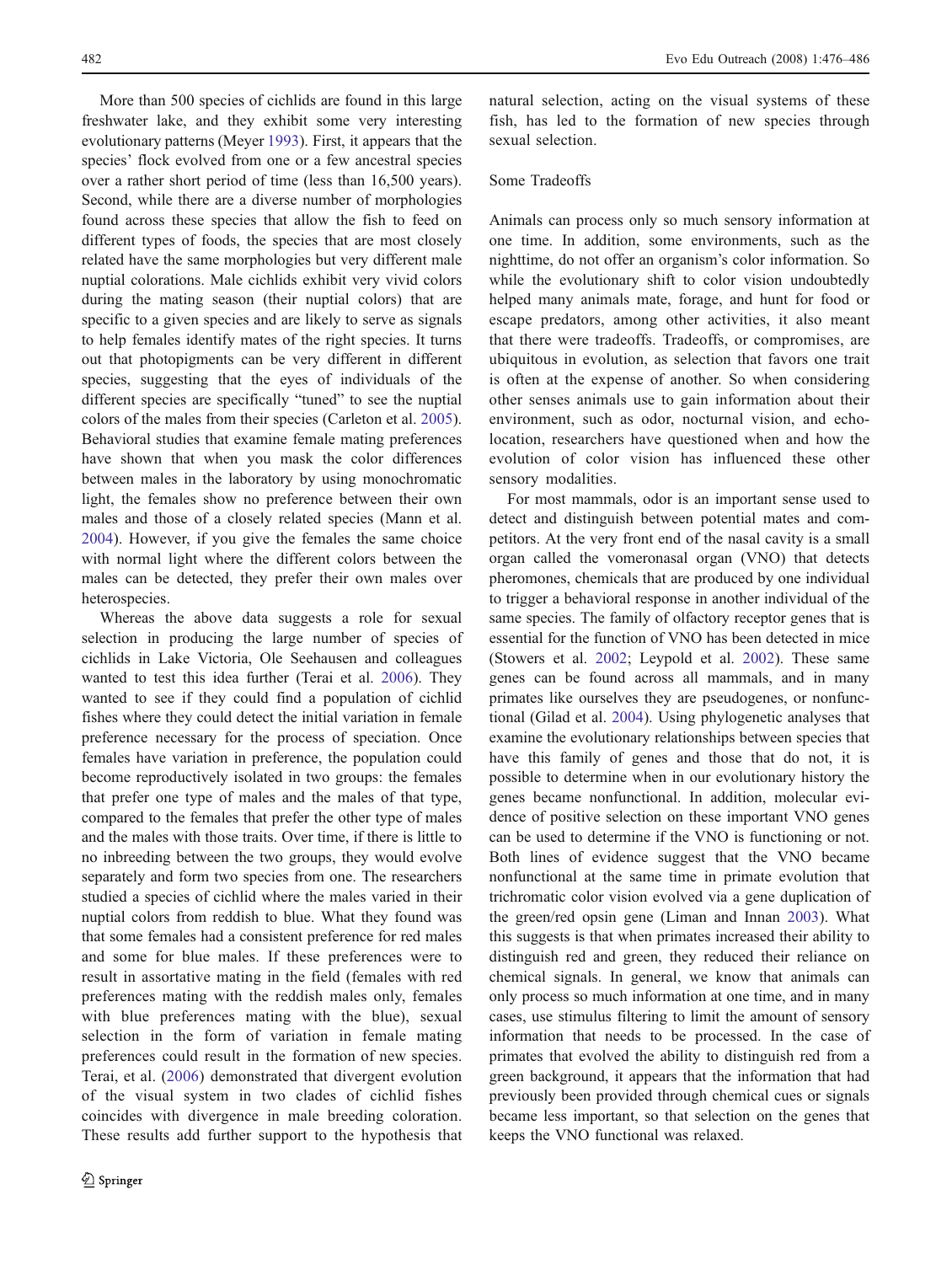In some marine mammals, evolutionary conditions led to the loss of the short(S)-wavelength cones, a trait that researchers suggest is related to the marine environment. Leo Peichl and his colleagues studied a sample of seven species of toothed whales and five species of marine carnivores—eared and earless seals—to try to understand why the marine mammals have only L-cones, or longwavelength photoreceptors, and thus are essentially color blind (Peichl et al. [2001](#page-9-0)). In contrast, the wolf, ferret, and European river otter and hippopotamus—animals considered close terrestrial relatives of the seals and whales—have the normal mix of S and L cones. The loss of the S-cones in marine species from both whales and pinnipeds suggests there was an adaptive evolutionary advantage. But why should this be so in a marine visual environment where the light of clear ocean waters increasingly shifts to a blue range, or short wavelength, with depth? Also, while cone monochromacy would not seem to hurt animals that are largely nocturnal, it seems losing the S-cone would be disadvantageous for whales and seals, whose habitat includes the bright surface of the ocean.

By performing postmortem studies of eyes obtained from animals that had died or had been euthanized in wildlife sanctuaries, the researchers confirmed the absence of S-cones in these marine mammals and showed in all cases that the rod photoreceptors of the marine animals outnumbered the cones. The presence of rod-dominated retinas helps to explain these mammals' good vision in dim light activities, such as for deep diving and nighttime foraging. It also points to a possible functional explanation for the S-cone loss. In mammals, rods and cones vie for the same surface on the retina. The researchers noted that if one system is favored, the other one might be reduced. In a similar vein, perhaps the S-cone loss represents an economical adaptation: simplifying the retina and the complexity of information processed there might have freed up cortical space for other sensory abilities.

In conclusion, the scientists hypothesize that the S-opsin loss is likely a phylogenetically old event, occurring early in marine mammal evolution. The adaptive advantage might be related to something that occurred then, not something we see in their present lifestyles. When these marine mammals' ancestors moved from terrestrial life to the sea, they inhabited coastal waters, where the underwater light field differs from the ocean depths as a result of organic and inorganic material from land. In this environment, the loss of S-cones, or ability to see a blue range, would not be such a disadvantage. This would help explain why close relatives such as the river otter retained the S-cones, since they continued to live in shallow coastal marine habitats. The researchers describe a possible tradeoff: "Cone monochromacy may have been the price these mammals paid for access to the abundance of food in deeper waters (Peichl et al. [2001\)](#page-9-0)."

An animal's visual abilities may be related to energy expenditure. Tamara Frank, a visual ecologist at the Harbor Branch Oceanographic Institution in Florida, has studied the vision of deep-sea animals that inhabit water depths where sunlight does not penetrate and where the longwavelength red light is absorbed by the upper layers of water. Of those deep-sea animals that have been studied, most appear to see light in the blue-green spectrum and do not see red light (Schrope [2007\)](#page-10-0). And yet benthic species have enlarged eyes, larger than related species that occupy the water column above them, Frank said in a phone interview. Large eyes have the benefit of collecting more light, but there is a cost to this advanced vision due to their increased weight. Unlike animals in ocean habitat who must expend a great deal of energy remaining buoyant and out-swimming predators, the extra weight is less costly to bottom-dwellers that can sit on the bottom and hide from predators among rocks and sediments.

Many animals use bright colors to communicate, and yet there is often a tradeoff between communicating with conspecifics and being conspicuous to predators. Justin Marshall notes that because of this tradeoff, more than one "evolutionary pressure" exists to explain the stunning and varied colors of reef fishes (Marshall [2000](#page-9-0)). He examined the function of the colors of reef fish by measuring the fish and their habitats using a spectrophotometer, and he determined in which habitats they would be conspicuous, based on information about the visual systems of the fish. He found that some colors are used for different jobs under different circumstances, from communication with potential mates to camouflage from predators. He examined two species of damselfish, the blue-green Chromis viridis and the yellow Pomacentrus moluccensis, that live in and around the same heads of coral. Spectral data suggested that the yellow of reef fish is a good match to the color of the coral, while the blue is a good wavelength match to the open ocean. Both species of fish respond to serious threats of predation by hiding within the branching coral. However, with what is perceived as a lesser predation threat, such as the slow approach of a diver, the yellow species hovers just above the coral, while the blue species forms a school above the yellow where they would fade into the color of their background. Therefore, the bright blue and yellow colors that are so common in reef fish are good for camouflage or communication depending on the background they are viewed against.

## Studying the Unexpected

The quest to better understand color vision evolution often leads scientists to consider the unusual, those animals whose visual capabilities defy expectations. The following are examples of a few animals whose fascinating visual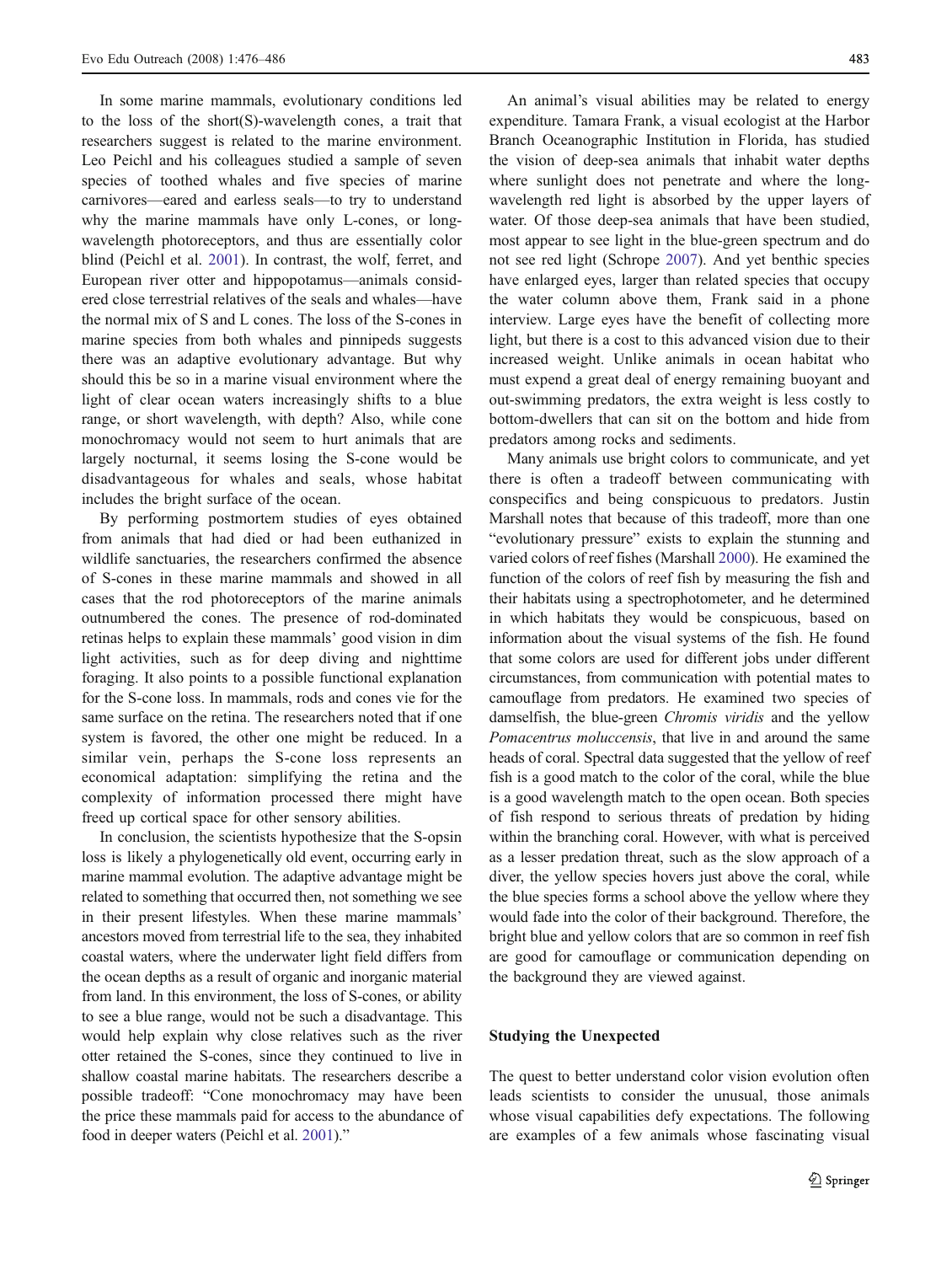systems do not appear particularly well-adapted to their environment. Indeed, we are still being surprised by what we are learning.

For instance, a recent study considered whether an animal that is fully nocturnal requires color vision. Researchers looked at the molecular makeup of the visual system of the endangered aye-aye, the world's largest nocturnal primate. A Madagascar native, these primates split from other groups including humans, apes, and monkeys more than 60 million years ago. The results of genetic analyses of DNA samples from eight ayes-ayes were surprising. Expecting that the opsin genes of a nocturnal animal that does not need color vision to operate in a nighttime environment would have mutated or degraded, the researchers discovered the opposite: the opsin genes appeared to be fully functional. While it is apparent that the aye-ayes have the genetic hardwiring to see colors, it is still unknown if they do. Future behavioral studies may help to determine if the aye-ayes respond to colors (Perry et al. [2007](#page-9-0)).

We once thought animals could not see colors at night. But research has shown that a night-active vertebrate, the helmet gecko, not only sees color, it uses cone-based color vision to see in dim moonlight situations when humans are colorblind. The gecko is unusual among nocturnal vertebrates, for it has no rods, but three cone types sensitive to ultraviolet, blue, and green light. In contrast, almost all vertebrates have a dual system with multiple cones and a single rod; the nocturnal species typically have higher rod ratios. Thus, nocturnal geckos have lost the red-sensitive cone but adapted to their dim-lit environment and still retained color vision. Researchers Roth and Kelber, who note that only nocturnal moths have been found to share the geckos' nighttime color vision ability, suggest that geckos exploit it to forage for wellcamouflaged food, navigate landmarks, and find partners (Roth and Kelber [2004](#page-10-0)).

Some organisms, like the cuttlefish that Woods Hole senior scientist Roger Hanlon studies, are camouflage experts that can transform their body's coloration from high-contrast checkerboard patterns to subtle hues that match the environment (Zimmer [2008](#page-10-0)). It seems they must be able to see colors to be so colorful themselves. But the evidence says they cannot. Even Hanlon, who has hundreds of photos showing their color matches to background, thought they should be able to see colors. But he noted that they "flunked" a behavioral assay for color vision (Mäthger et al. [2006](#page-9-0)). "The cephalopods can work in a colorful world like a coral reef—avoid predators with phenomenal color and night vision and communicate with conspecifics without being able to discriminate color themselves," he said in a phone interview. So Hanlon and his colleagues are looking at a number of mechanisms—other than color vision—to help explain the cephalods' colorful camouflage patterns. One such mechanism involves a possible hidden communication channel that employs polarized light, which cephalopods and stomatopods can see. His research shows that the reflectors in the skin of the cuttlefish not only provide colorful iridescence but also reflect off polarized light. Perhaps the cuttlefish send polarized signals to conspecifics at the same time that their camouflage tricks predators like fish, most of which are not sensitive to polarized light (Mäthger and Hanlon [2006](#page-9-0)).

Along with Hanlon, a number of color vision researchers are exploring the existence of multiple photodetection systems and other mechanisms by which animals extract information from light.

# Conclusion

In recent decades, scientists have looked intensely at the visual system of vertebrates, and perhaps "myopically focused on rod and cone photoreceptors and the visual information they deliver," researcher Russell D. Fernald noted in a Science review (Fernald [2006\)](#page-9-0). But that focus has expanded. Researchers now are certain to bring the science of genomics, phylogenetics, animal behavior, and neurology to the discussion. We are likely to learn more about parallel sensory pathways, discover new opsin genes, or find old ones in new places and, overall, gain a better understanding of how animals, including humans, see and use colors to forage, survive, and mate.

Acknowledgements The authors wish to thank Samir Deeb, Tamara Frank, and Roger Hanlon for granting phone interviews.

## Key definitions

| Opsins        | the protein that makes up the                 |  |
|---------------|-----------------------------------------------|--|
|               | photopigments found in rods and cones         |  |
| Rods          | the cells in the retina that contain the      |  |
|               | photopigment rhodopsin and are sensitive      |  |
|               | to low light                                  |  |
| Cones         | the cells in the retina that contain          |  |
|               | photopigments with overlapping                |  |
|               | absorption spectra allowing for color         |  |
|               | perception.                                   |  |
| Allele        | an alternative form of a gene (one member     |  |
|               | of a pair), located at a specific position on |  |
|               | a specific chromosome.                        |  |
| Heterozygotes | having two different alleles for the same     |  |
|               | gene.                                         |  |
| Gene family   | a set of related genes, almost certainly      |  |
|               | formed by duplication of an ancestral         |  |
|               | gene, and having a recognizably similar       |  |
|               | sequence. The globin gene family is an        |  |
|               | example.                                      |  |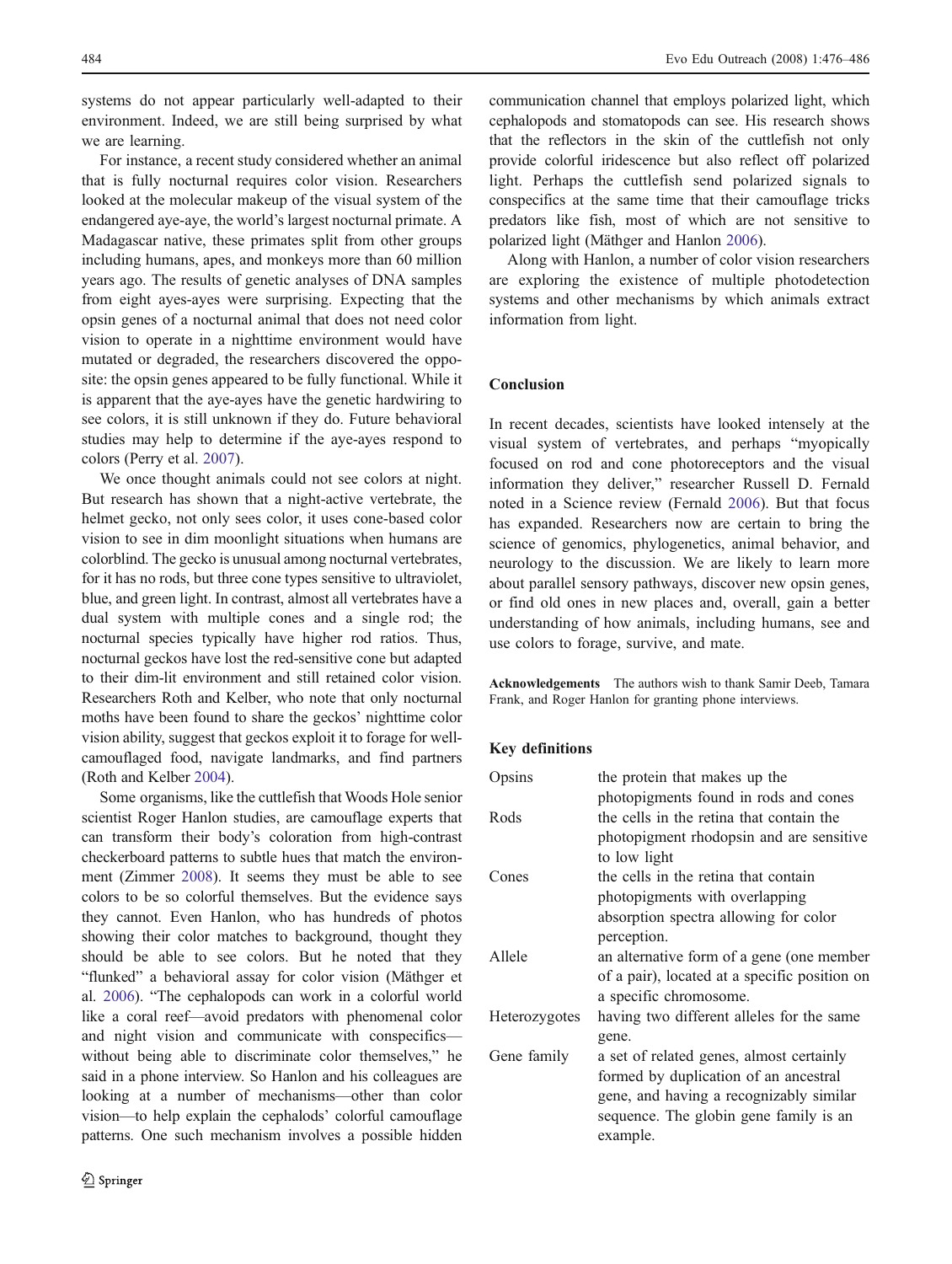#### <span id="page-9-0"></span>References

- Baum DA, Larson A. Adaptation reviewed a phylogenetic methodology for studying character macroevolution. Syst Zool. 1991;40:1–18. doi:[10.2307/2992218](http://dx.doi.org/10.2307/2992218).
- Bennett ATD, Cuthill IC, Norris KJ. Sexual selection and the mismeasure of color. Am Nat. 1994;144:848–60. doi[:10.1086/285711](http://dx.doi.org/10.1086/285711).
- Borgia G. Comparative behavioral and biochemical studies of bowerbirds and the evolution of bower-building. In: Reaka-Kudia ML, Wilson DE, Wilson EO, editors. Biodiversity. Vol. II. Understanding a protecting our biological resource. Washington DC: Joseph Henry Press; 1997.
- Carleton KL, Parry JWL, Bowmaker JK, Hunt DM, Seehausen O. Color vision and speciation in Lake Victoria cichlids of the genus Pundamilia. Mol Ecol. 2005;14:4341–53.
- Carroll J, Murphy CJ, Neitz M, Hoeve JN, Neitz J. Photopigment basis for dichromatic color vision in the horse. J Vis. 2001;1:80– 7. doi[:10.1167/1.2.2.](http://dx.doi.org/10.1167/1.2.2)
- Changizi MA, Zhang Q, Shimojo S. Bare skin, blood and the evolution of primate colour vision. Biol Lett. 2006;2:217–21. doi[:10.1098/rsbl.2006.0440](http://dx.doi.org/10.1098/rsbl.2006.0440).
- Deeb SS, Motulsky AG. Molecular genetics of human color vision. Behav Genet. 1996;26:195–207. doi:[10.1007/BF02359380.](http://dx.doi.org/10.1007/BF02359380)
- Dominy NJ. Color as an indicator of food quality to anthropoid primates: ecological evidence and an evolutionary scenario. In: Ross CF, Kay RF, editors. Anthropoid origins: new visions. New York: Kluwer Academic; 2004. p. 615–35.
- Dominy NJ, Garber PA, Bicca-Marques JC, Azevedo-Lopes MA. Do female tamarins use visual cues to detect fruit rewards more successfully than do males? Anim Behav. 2003;66:829–37. doi[:10.1006/anbe.2003.2288.](http://dx.doi.org/10.1006/anbe.2003.2288)
- Endler JA. A predator's view of animal color patterns. Evol Biol. 1978;11:319–64.
- Endler JA. On the measurement and classification of colour in studies of animal colour patterns. Biol J Linn Soci. 1990;41:315–52. doi[:10.1111/j.1095-8312.1990.tb00839.x](http://dx.doi.org/10.1111/j.1095-8312.1990.tb00839.x).
- Endler JA, Westcott DA, Madden JR, Robson T. Animal visual systems and the evolution of color patterns: sensory processing illuminates signal evolution. Evolution Int J Org Evolution. 2005;59:1795–818.
- Fernald RD. Casting a genetic light on the evolution of eyes. Science. 2006;313:1914. doi[:10.1126/science.1127889.](http://dx.doi.org/10.1126/science.1127889)
- Fernandez AA, Morris MR. Sexual selection and trichromatic color vision in primates: statistical support for the pre-existing bias hypothesis. Am Nat. 2007;170:10–20. doi:[10.1086/518566.](http://dx.doi.org/10.1086/518566)
- Frith CB, Frith DW. The bowerbirds. New York: Oxford Univ. Press; 2004.
- Gilad Y, Wiebe V, Przeworski M, Lancet D, Pääbo S. Loss of olfactory receptor genes coincides with the acquisition of full trichromatic vision in primates. PLoS Biol. 2004;2:120–5. doi[:10.1371/journal.pbio.0020005](http://dx.doi.org/10.1371/journal.pbio.0020005).
- Gould SJ, Vrba ES. Exaptation: a missing term in the science of form. Paleobiology. 1982;8:4–15.
- Greene HW. Diet and arboreality in the emerald monitor, Varanus prasinus, with comments on the study of adaptation. Fieldiana Zool. 1986;31:1–12.
- Hill RA, Barton RA. Red enhances human performance in contests. Nature. 2005;435:293. doi:[10.1038/435293a](http://dx.doi.org/10.1038/435293a).
- Hubel DH. Eye, brain, and vision (Scientific American Library No.22). New York: W.H. Freeman; 1988. Also online.
- Ioan S, Sandulache M, Avramescu S, Ilie A, Neacsu A, Zatrean L, et al. Red is a distractor for men in competition. Evol Hum Behav. 2007;28:285–93. doi[:10.1016/j.evolhumbehav.2007.03.001](http://dx.doi.org/10.1016/j.evolhumbehav.2007.03.001).
- Jacobs GH. The distribution and nature of color vision among the mammals. Biol Rev Camb Philos Soc. 1993;68:413–71. doi[:10.1111/j.1469-185X.1993.tb00738.x](http://dx.doi.org/10.1111/j.1469-185X.1993.tb00738.x).
- Jacobs GH, Williams GA, Cahill H, Nathans J. Emergence of novel color vision in mice engineered to express a human cone photopigment. Science. 2007;315:1723–5. doi:[10.1126/science.1138838.](http://dx.doi.org/10.1126/science.1138838)
- Jameson KA, Highnote SM, Wasserman LM. Richer color experience in observers with multiple photopigment opsin genes. Psychon Bull Rev. 2001;8:244–61.
- Leypold BG, Yu CR, Leinders-Zufall T, Kim MM, Zufall F, Axel R. Altered sexual and social behaviors in trp2 mutant mice. Proc Natl Acad Sci USA. 2002;99:6376–81. doi[:10.1073/pnas.082127599.](http://dx.doi.org/10.1073/pnas.082127599)
- Liman ER, Innan H. Relaxed selective pressure on an essential component of pheromone transduction in primate evolution. Proc Natl Acad Sci USA. 2003;100:3328–32. doi[:10.1073/pnas.0636123100](http://dx.doi.org/10.1073/pnas.0636123100).
- Lucas PW, Darvell BW, Lee PKD, Yuen TDB, Choong MF. Colour cues for leaf food selection by long-tailed macaques (Macaca fascicularis) with a new suggestion for the evolution of trichromatic colour vision. Folia Primatol (Basel). 1998;69:139– 52. doi:[10.1159/000021576](http://dx.doi.org/10.1159/000021576).
- Maan ME, Seehausen O, Soderberg L, Johnson L, Ripmeester EAP, Mrosso HDJ, et al. Intraspecific sexual selection on a speciation trait, male coloration, in the Lake Victoria cichlid Pundamilia nyererei. Proc R Soc Lond B Biol Sci. 2004;271:2445–52. doi[:10.1098/rspb.2004.2911](http://dx.doi.org/10.1098/rspb.2004.2911).
- Marshall NJ. Communication and camouflage with the same "bright" colours in reef fishes. Philos Trans R Soc Lond B Biol Sci. 2000;355:1243–8. doi:[10.1098/rstb.2000.0676](http://dx.doi.org/10.1098/rstb.2000.0676).
- Mäthger LM, Hanlon RT. Anatomical basis for camouflaged polarized light communication in squid. Biol Lett. 2006;2:494–6. doi[:10.1098/rsbl.2006.0542.](http://dx.doi.org/10.1098/rsbl.2006.0542)
- Mäthger LM, Barboas A, Miner S, Hanlon RT. Color blindness and contrast perception in cuttlefish (Sepia officinalis) determined by a visual sensorimotor assay. Vision Res. 2006;46:1746–53. doi[:10.1016/j.visres.2005.09.035](http://dx.doi.org/10.1016/j.visres.2005.09.035).
- Meyer A. Phylogenetic relationships and evolutionary processes in east African cichlid fishes. Trends Ecol Evol. 1993;8:279–84. doi[:10.1016/0169-5347\(93\)90255-N.](http://dx.doi.org/10.1016/0169-5347(93)90255-N)
- Merbs SL, Nathans J. Photobleaching difference absorption spectra of human cone pigments: quantitative analysis and comparison to other methods. Photochem Photobiol. 1992;56:869–81. doi[:10.1111/j.1751-1097.1992.tb09708.x](http://dx.doi.org/10.1111/j.1751-1097.1992.tb09708.x).
- Miller PE, Murphy CJ. Vision in dogs. J Am Vet Med Assoc. 1995;207:1623–34.
- Neitz J, Geist T, Jacobs GH. Color vision in the dog. Vis Neurosci. 1989;3:119–25.
- Neitz M, Kraft TW, Neitz J. Expression of L-cont pigment gene subtypes in females. Vision Res. 1998;38:3221–5. doi[:10.1016/](http://dx.doi.org/10.1016/S0042-6989(98)00076-5) [S0042-6989\(98\)00076-5](http://dx.doi.org/10.1016/S0042-6989(98)00076-5).
- Peichl L, Behrmann G, Krögerm RHH. For whales and seals the ocean is not blue: a visual pigment loss in marine mammals. Eur J Neurosci. 2001;13:1520–8. doi[:10.1046/j.0953-816x.2001.01533.x](http://dx.doi.org/10.1046/j.0953-816x.2001.01533.x).
- Perry GH, Martin RD, Verrelli BC. Signatures of functional constraint at aye-aye opsin genes: the potential of adaptive color vision in a nocturnal primate. Mol Biol Evol. 2007;24(9):1963–70. doi:[10.1093/molbev/msm124.](http://dx.doi.org/10.1093/molbev/msm124)
- Piantanida T. Genetics of inherited colour vision deficiencies. In: Foster DH, editor. Inherited and acquired colour vision deficiencies, vision and visual dysfunction, volume 7. Boca Raton FL: CRC Press; 1991. p. 98–9.
- Regan BC, Juliot C, Simmen B, Viénot F, Charles-Dominique PC, Mollon JD. Fruits, foliage and the evolution of primate color vision. Philos Trans R Soc Lond B Biol Sci. 2001;356:229–83. doi[:10.1098/rstb.2000.0773.](http://dx.doi.org/10.1098/rstb.2000.0773)
- Riba-Hernández P, Stoner KE, Osorio D. Effects of polymorphic colour vision for fruit detection in the spider monkey Ateles geoffroyi, and its implications for the maintenance of polymorphic colour vision in platyrrhine monkeys. J Exp Biol. 2004;207:2465– 70. doi[:10.1242/jeb.01046](http://dx.doi.org/10.1242/jeb.01046).